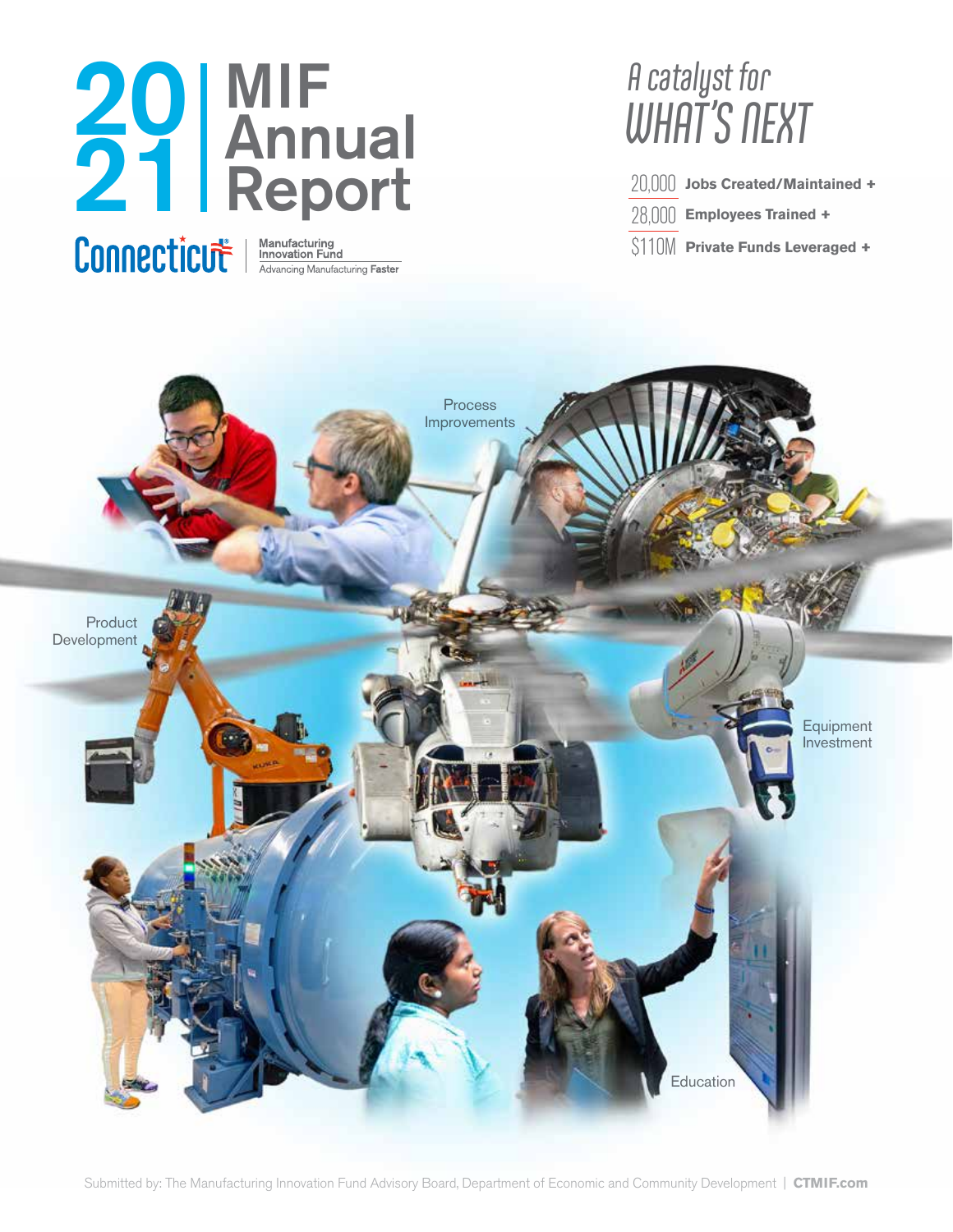### A LETTER FROM



#### **COLIN COOPER**

Chairman, Manufacturing Innovation Fund Advisory Board

Chief Manufacturing Officer, Department of Economic and Community Development, State of Connecticut



Fiscal 2021 was a time of change and renewal for the Manufacturing Innovation Fund (MIF). We began the fiscal year in July 2020 by wrapping up the COVID voucher program which provided matching grants to manufacturers endeavoring to pivot to help address the shortage of critically needed medical equipment and supplies. In all, we helped two dozen

Connecticut manufacturers start or increase production of ventilators, x-ray equipment, surgical masks, isolation gowns and hand sanitizer, to name just a few of the items produced. The outlook amongst Connecticut manufacturers improved markedly as we progressed through fiscal 2021. Our manufacturers shifted focus from managing risk to capitalizing on growth and, with that, companies' priorities shifted to include access to skilled workers, adoption of technology, and investments in machinery and equipment — all areas addressed by MIF programs.

While the MIF utilized virtually all available programmatic monies by the start of fiscal 2021, and no new funds had been allocated in the short (and pandemic dominated) 2020 state budget session, the Connecticut Department of Community and Economic Development provided \$5 million to continue to fund vital legacy programs. In addition, through outreach and support of numerous Connecticut manufacturing stakeholders, most notably the industry-led Connecticut Manufacturing Collaborative, legislators, and the Governor, the biennial budget passed and included \$20 million for the MIF to be allocated in fiscal years 2022 and 2023. This new funding will allow the MIF to continue to sponsor valued programming both legacy and new to address specific issues and opportunities identified by a myriad of Connecticut manufacturers.

While Connecticut is not a low-cost region, our manufacturers successfully compete in global markets in large part due to the knowledge, skills, and abilities of our workforce. Connecticut has one of the most productive workforces in the world, above the U.S. average. And our manufacturers understand the importance of investing to maintain that competitive advantage — in equipment to broaden and expand production capabilities, in technology to improve quality and productivity, and in the workforce to develop the next generation of manufacturing leaders and to ensure that our workers are prepared to take full advantage of the new digital technology coming to the fore. The MIF programs are designed to act as a catalyst, to help our manufacturers understand where to make their investments and leverage those investments to allow our manufacturers to continue to lead the world in their market sectors.

Since inception, MIF programs have helped create or retain over 20,000 jobs, train over 28,000 employees, and connect with over 18,000 students. MIF funds have acted as a catalyst for over \$110 million of private sector and third-party investments in Connecticut manufacturing. Our manufacturers have come through an historically challenging period while continuing to meet the needs of their customers and keeping their workforces healthy and productive. The MIF Advisory Board, with the support of our legislature and Governor, is delighted to be able to continue to develop and support legacy programs and new initiatives, designed *for* Connecticut manufacturers *by* Connecticut manufacturers, to help strengthen the Connecticut manufacturing ecosystem and ensure that our manufacturers successfully compete in regional, national, and global markets.

bet Horse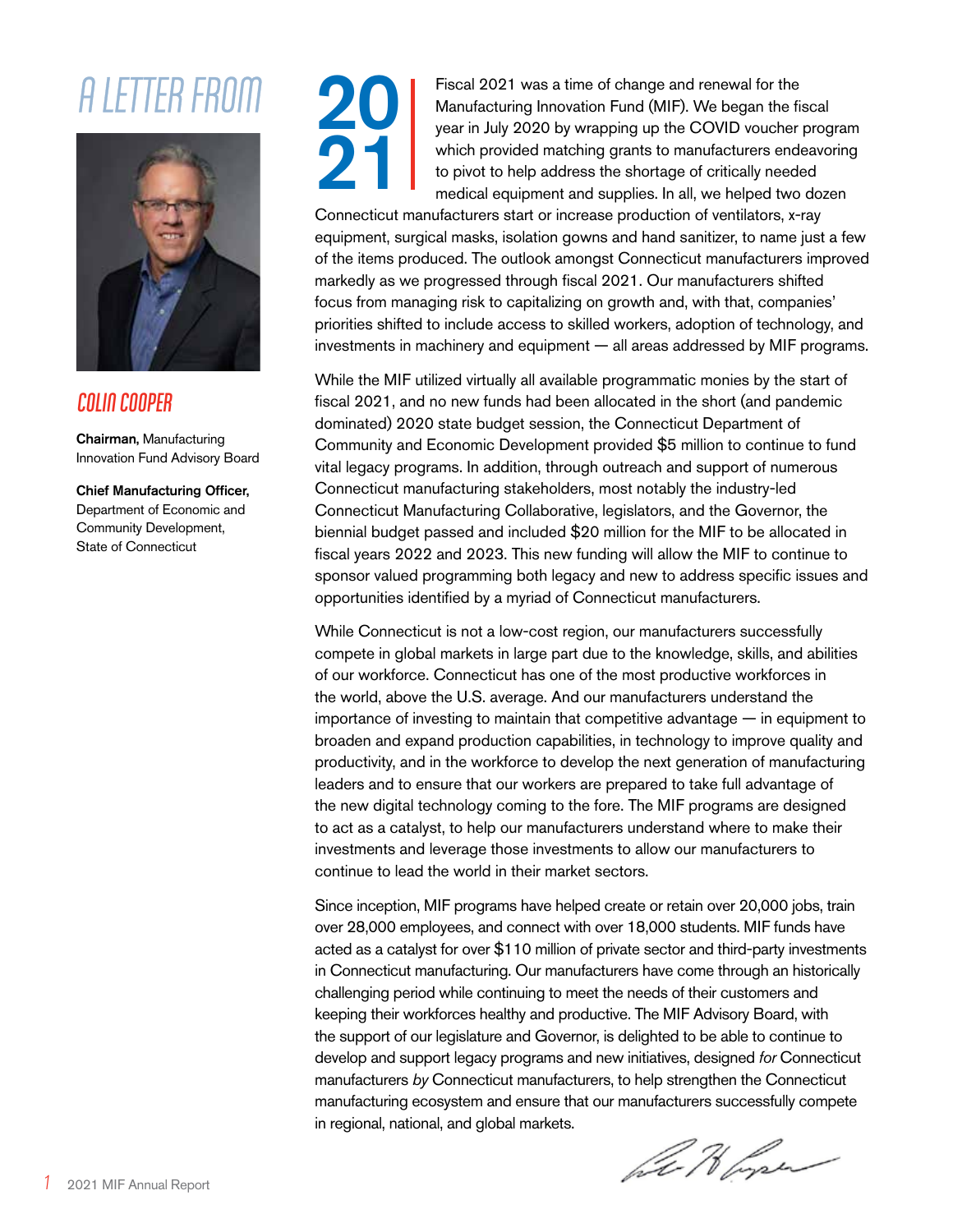#### **How the MIF Has Generated Significant ROI for This Sector**



### programs engaging 18,226 students across 167 towns/cities

AS OF 6/30/21



assistance for 2,135 manufacturers AS OF 6/30/21





20,340 jobs created or maintained in the state's manufacturing sector AS OF 6/30/21



catalyst capital that leverages every \$1 of MIF funding deployed with \$1.70 invested by private/third parties

AS OF 6/30/21



retraining for 28,013 incumbent workers AS OF 6/30/21



\$1.3M in support for manufacturing COVID-19 medical equipment and supplies SINCE 3/01/20



matching grants providing 540 companies with \$23.7M for upgraded equipment/ processes

AS OF 6/30/21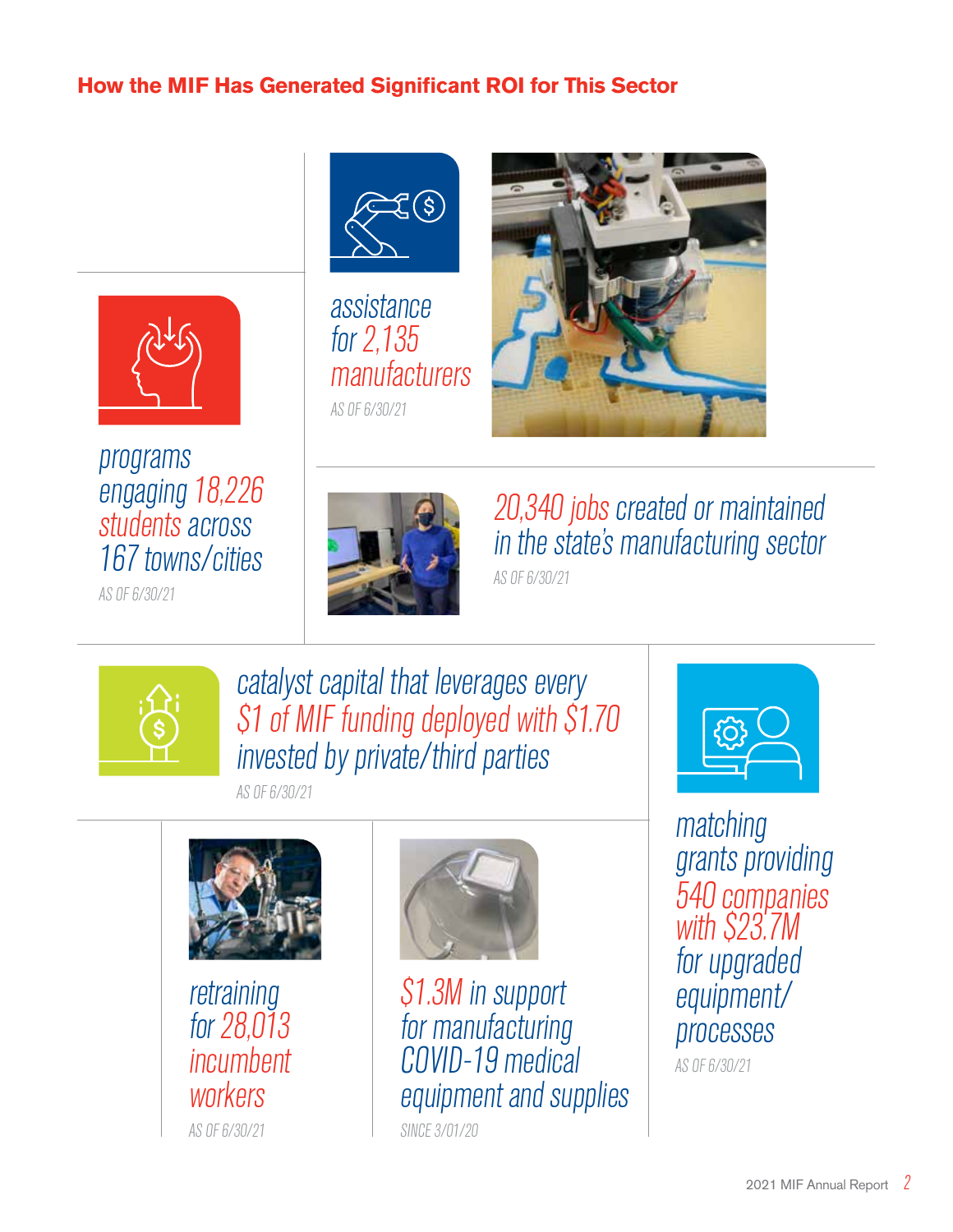#### **Why Manufacturing Is So Critical to Connecticut's Economy**

There is one overarching reason why the Manufacturing Innovation Fund is so essential — and that's because manufacturing itself is so critical to Connecticut's economy. Not only does the advanced manufacturing sector in Connecticut employ hundreds of thousands of workers across the state, it accounts for nearly \$30 billion of the state's GDP and generates nearly \$380 million in state, corporate, sales and use taxes that can be used to fund other essential statewide initiatives. Yet its growth is challenged by the lack of qualified workers to fill the shortages left by retiring workers — and dependent on the continued investment in innovation to stay competitive.



#### **153,000 in Direct Jobs; 3X in Indirect Jobs**

#### Advanced manufacturing in Connecticut:

- directly employs over 153,000+ people
- indirectly creates another 459,000 jobs in other segments of the state's economy



#### **High-Paying Jobs for Connecticut Residents**

Not only does manufacturing employ hundreds of thousands of Connecticut residents, it pays them among the highest wages in the state — averaging over \$100,000 per worker.



#### **\$380M Annual Tax Revenues for the State**

Advanced manufacturing companies in Connecticut contribute:

- \$144.5M in state corporate taxes
- \$235.5M in state sales & use taxes

#### **Varied Educational Backgrounds**

Connecticut manufacturers provide career opportunities to individuals from high school graduates to PhDs.



#### **\$29.7B of State's GDP; \$13.8B in Exports**

The 4,000 manufacturing companies in Connecticut generate:

- 10% of the state's gross domestic product (GDP), and
- 92% of Connecticut's total exports

*Sources: U.S. Bureau of Economic Analysis, U.S. Bureau of Labor Statistics, U.S. Department of Defense, U.S. Census Bureau, National Association of Manufacturers, Connecticut Department of Revenue Services, Connecticut Department of Labor.*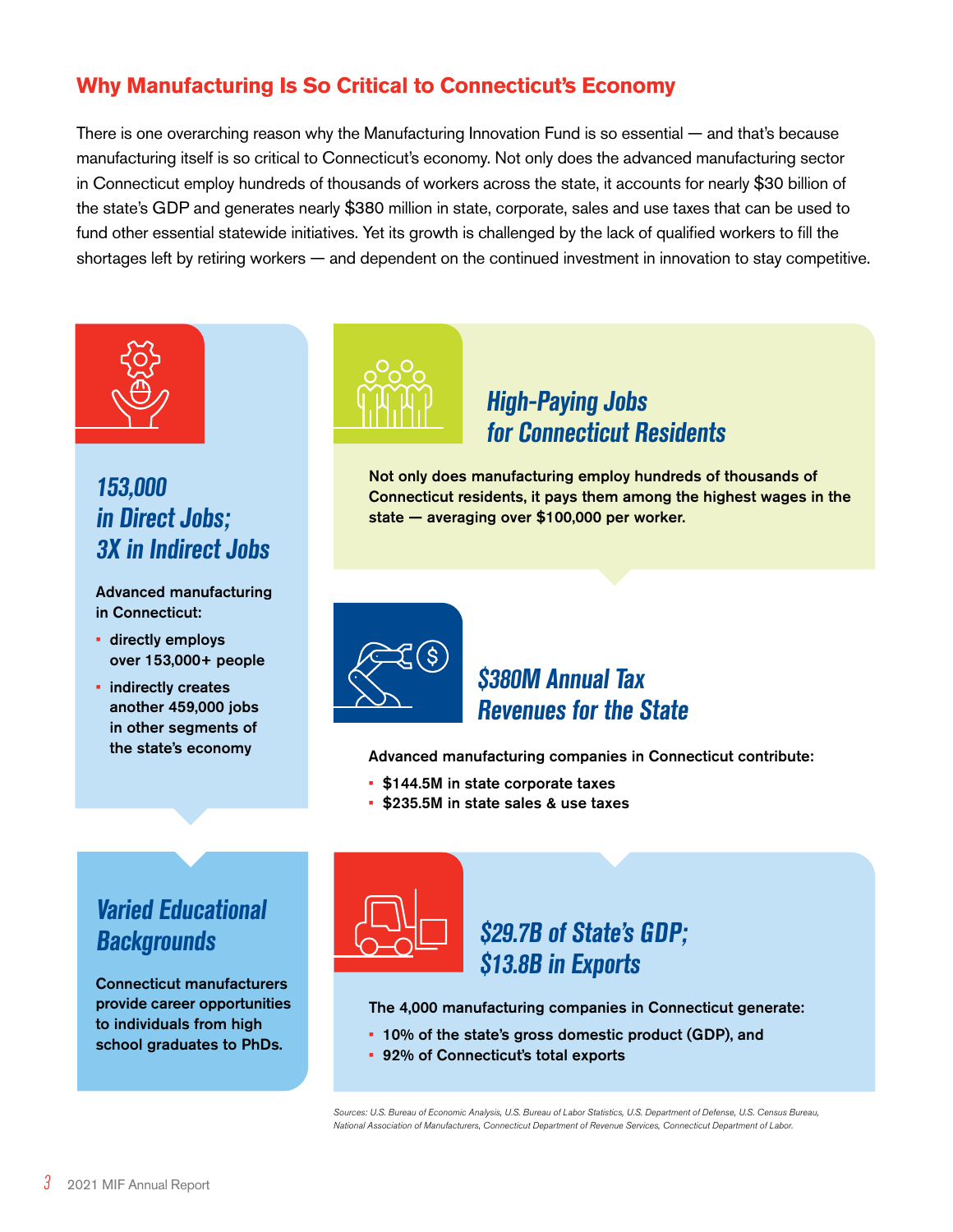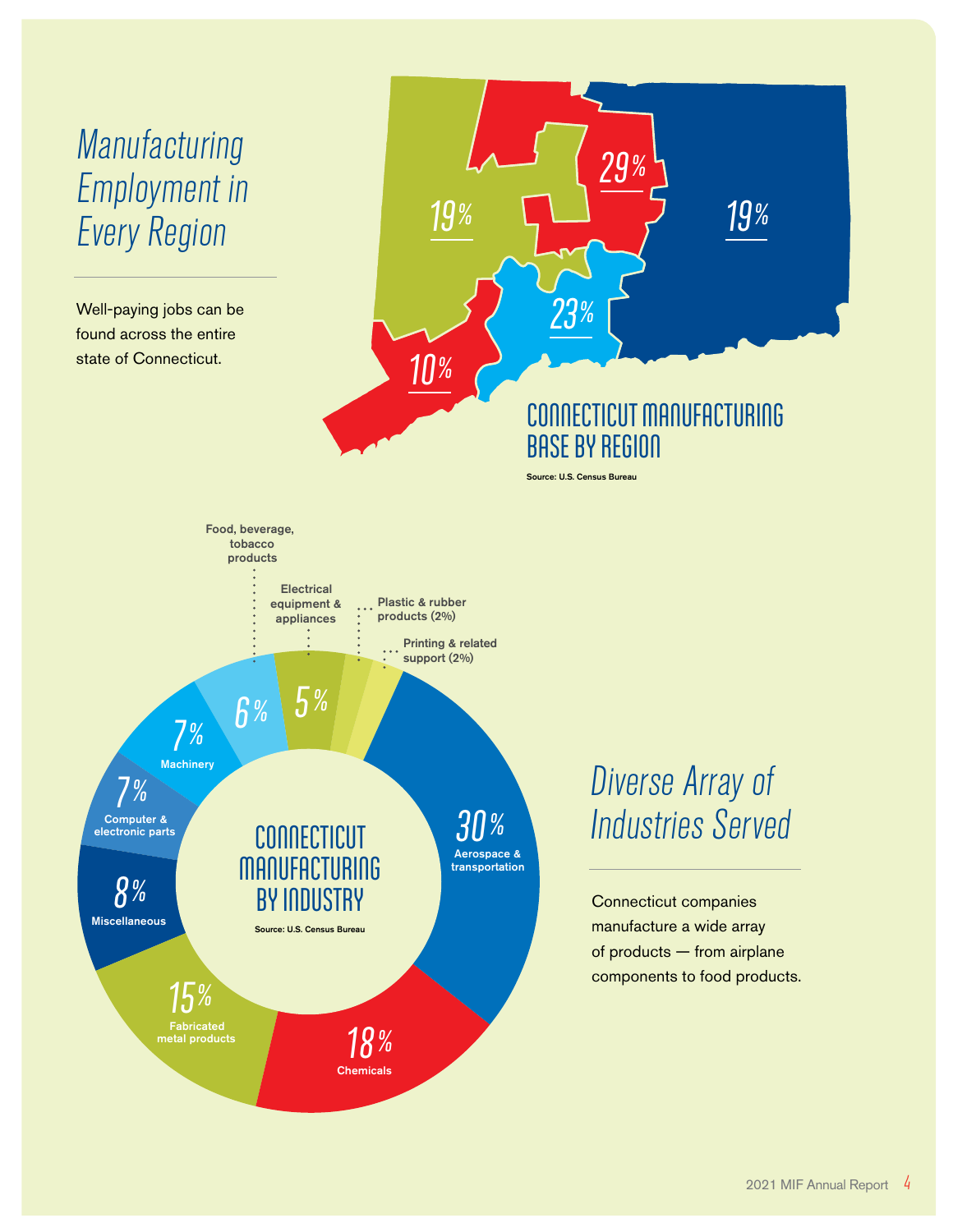

## POWERING FORWARD

#### **ACCELERATING GROWTH**

Since its inception, the MIF has empowered hundreds of companies to move forward with significant upgrades in equipment and processes. More recently, the MIF also enabled manufacturers to pivot to meet critical public health needs.

#### *COVID-19-related Manufacturing*

The fund reallocated \$1.3M to grants for 24 Connecticut manufacturers so they could shift production to items needed in the fight against the COVID-19 pandemic — including ventilators, isolation gowns, hand sanitizer, and face shields. Many of these companies were able to maintain or even increase their workforces at a time when their legacy businesses were devastated.

Funded and supported by MIF programs, Connecticut manufacturers continue to rise to the challenge and today are more focused on capitalizing on growth opportunities for the future.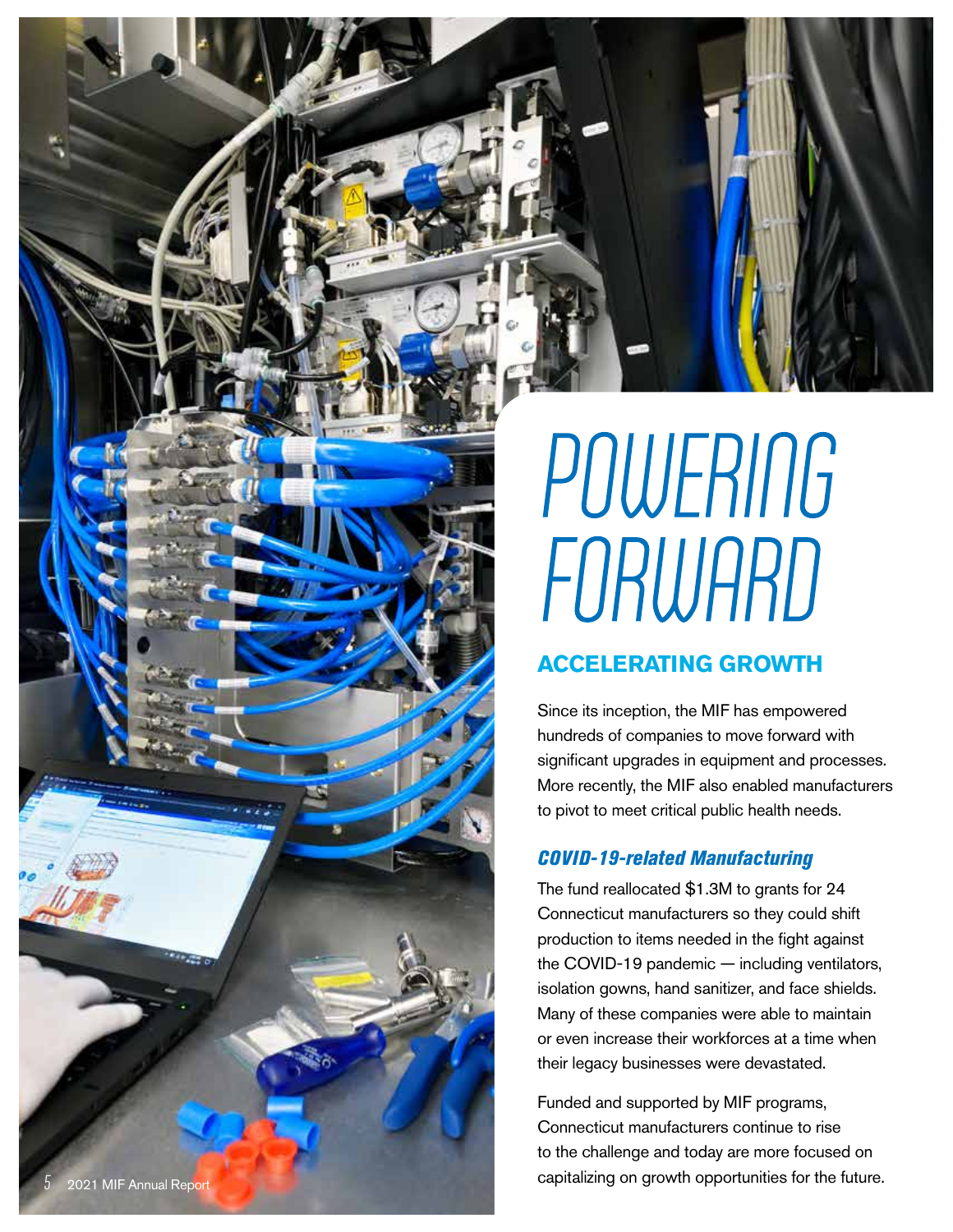#### *Manufacturing Voucher Program*

Over the past seven years, one of the most well-utilized initiatives the MIF has funded has been the Manufacturing Voucher Program (MVP). Historically, this program has been structured to offer matching grants from \$5,000 to up to \$50,000 to help eligible companies move forward with a wide array of advancements — from new equipment to R&D and marketing. To date, 540 Connecticut companies have leveraged over \$23.8 million in grants to upgrade their equipment and processes, train employees, and incorporate the latest software into their IT systems.



#### *Energy on the Line*

Another factor inhibiting growth for manufacturers is the high cost of energy, since these businesses are more dependent on electric power than those in other sectors. Many manufacturers want to become more energy efficient, but the upfront costs of these improvements stop some companies from making them.

To help Connecticut companies move forward with these improvements, Energy on the Line has awarded grants totaling \$545,943. These solar and energy efficiency projects will save more than \$22.7 million in energy costs for these manufacturers while also supporting the state in its goals to reduce emissions and create cleaner, healthier communities.

"The high precision turning center is expected to reduce lead time on our grinding process by 50% and reduce yearly grinding expense by more than 70%. This will enable us to compete internationally and bring in more revenue to Connecticut."

Giri Agrawal, President, R&D Dynamics Corporation

"We are pleased to report the success of this project, and because of these funds we estimate more than 200,000 U.S. workers and their families were protected during the pandemic."

Michael Gesick, Plant Manager, Inventec Performance Chemicals USA LLC

"Beyond grateful for your guidance and assistance. For a small company like us, this is a game-changing program!"

Jonathan Marcus, Co-Founder, Rose Sisters Chips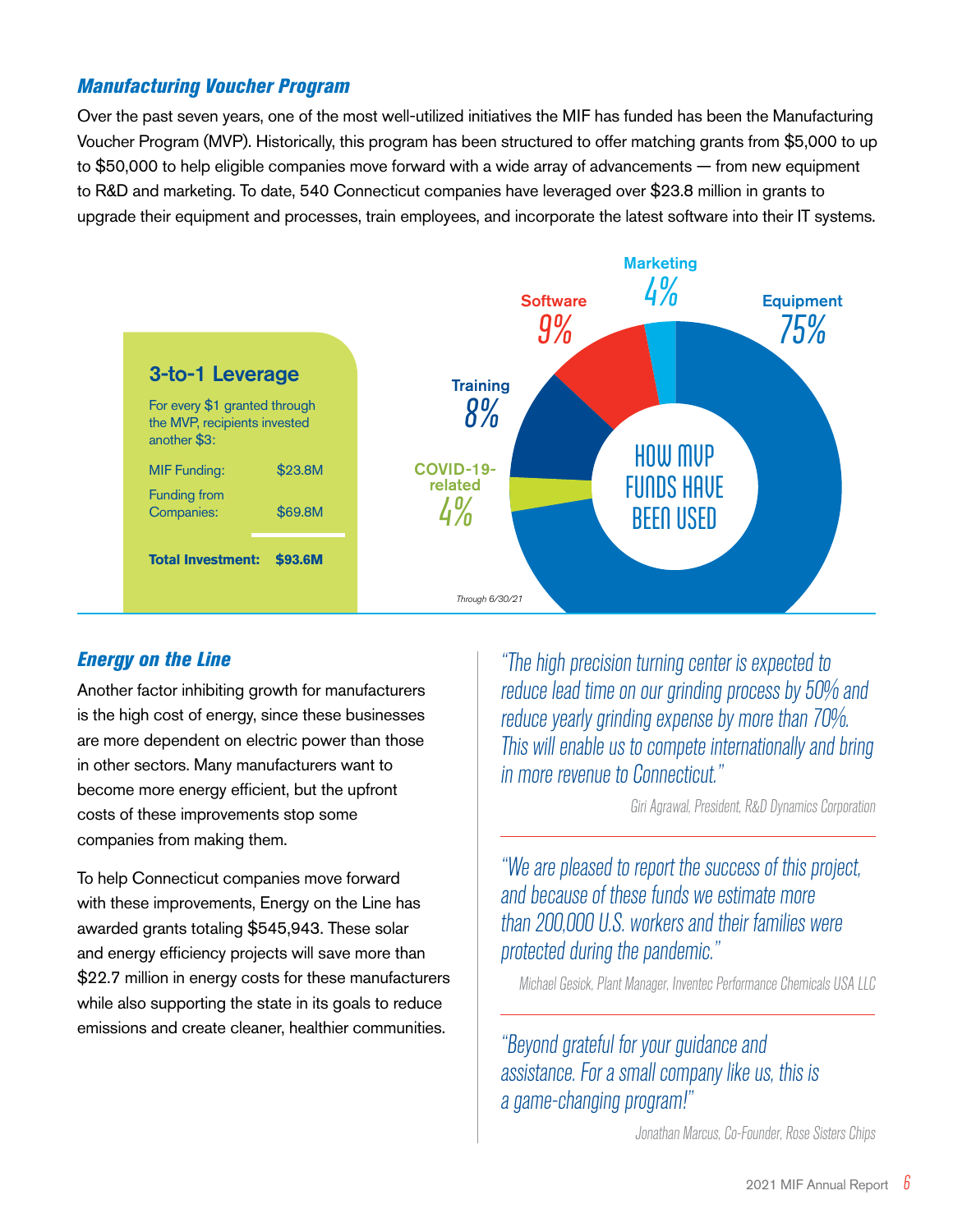

### **ACCELERATING PROGRESS**

#### **FACILITATING INNOVATION**

A key strength of Connecticut's manufacturing sector is its robust supply chain — composed of thousands of small- to mid-sized component manufacturers. Digital transformation initiatives such as "Industry 4.0" help sustain the global competitiveness of this channel by adopting newer technologies including Model-Based Definition (MBD) and Applied Artificial Intelligence (Applied AI).

The following programs are reflective of the MIF's ongoing focus on supporting innovation in key areas that are truly transforming manufacturing.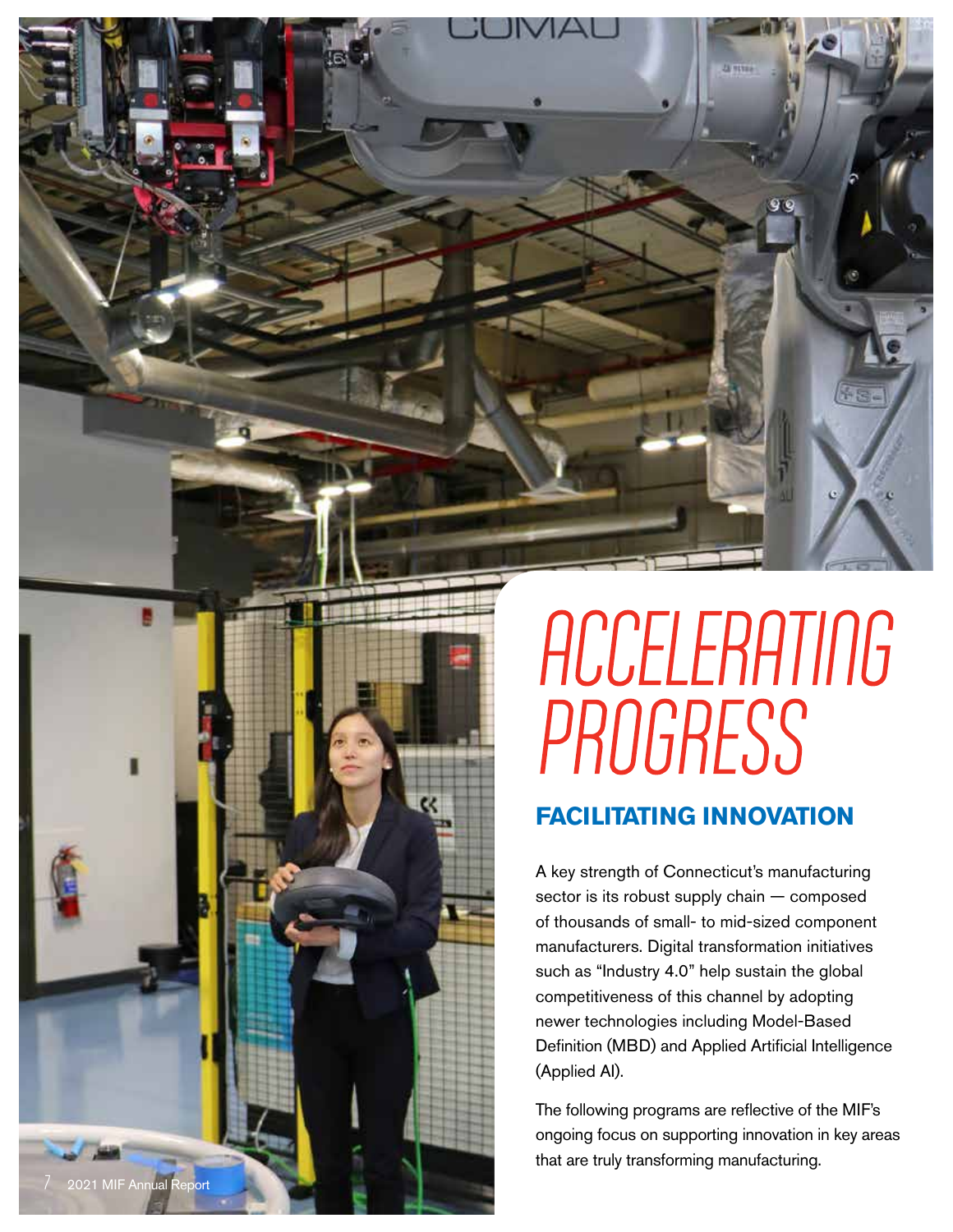#### *Industry 4.0*

Funded with \$5 million to adopt emerging technology, this focus area helps manufacturers integrate new digital technologies into their processes. For example, some of the MIF support for Industry 4.0 has helped to create workshops and train workers on the "Industrial Internet of Things", "Model-Based Definition", and "Applied AI", just to name a few topic areas. This initiative includes a matching grant component for adoption of Industry 4.0 technologies.

#### *Digital Model Initiative (DMI)*

Funded with a \$1.3 million federal grant from the Department of Defense's Office of Local Defense Community Cooperation, and matched with \$350,000 of Connecticut DECD funding, the Connecticut Defense Manufacturing Community Collaboration (CDMCC) was launched under the supervision of the MIF to accelerate the adoption of digital technology in Connecticut's defense manufacturing supply base. As part of CDMCC's initial undertaking, six supply chain companies were selected to participate in a pilot project. Deliverables of this project include:

- Supplier technology adoption;
- Workforce development curriculum;
- Development of a digital playbook, an account of the best practices and lessons learned, designed to accelerate the adoption of this technology in our approximately 700 defense manufacturing suppliers.





#### *High Rate Additive Manufacturing (HRAM)*

Support from MIF with \$2.9 million also helps smaller Connecticut manufacturers learn how to utilize new additive manufacturing (AM) technologies. In addition to workshops, funding has been used to evaluate, purchase, and install large-scale equipment — providing hands-on exploration and training opportunities for our manufacturers. A matching grant program helps facilitate adoption of this technology by manufacturers.

#### *Composites Manufacturing*

The MIF also supports initiatives focused on both the fabrication and precision machining of composites.

*CCECM Center.* The Connecticut Center for Excellence for Composites Manufacturing is committed to strengthening and growing the composites supply chain in Connecticut. This center draws on the technological strength of Pratt & Whitney, CCAT and Goodwin University. It gives manufacturers hands-on opportunities to learn more about new technologies and expert guidance in how to integrate them into their own operations.

*Advanced Composites Program.* MIF funding has also enabled CCAT to develop composites machining capabilities. This program makes it possible for manufacturers to better understand the unique inputs and outcomes of manufacturing with composites.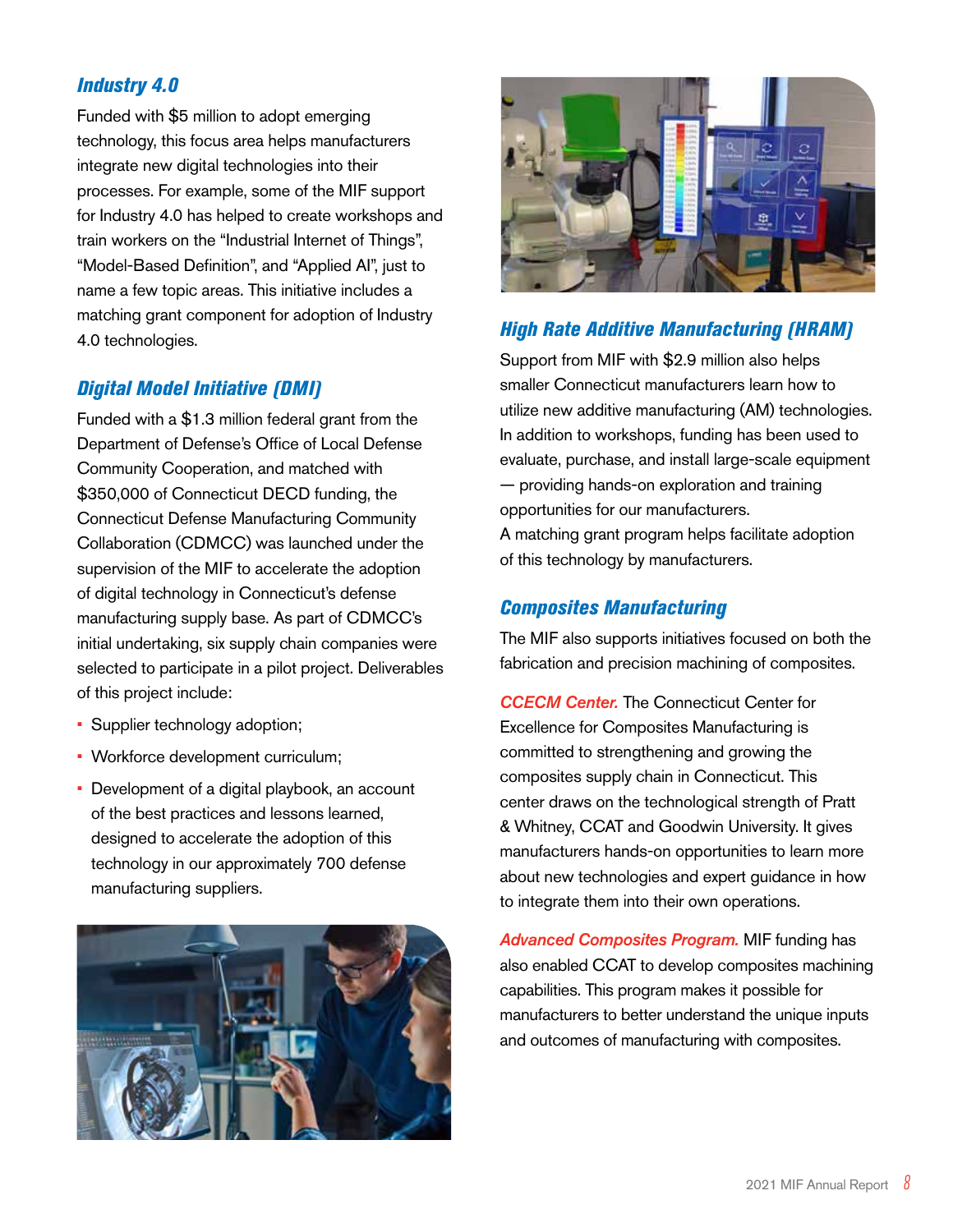# **PRIMING** THE PIPELINE

#### **INVESTIGATING CAREERS**

From bringing new recruits into manufacturing to retraining current workers on new technologies, talent development has always been core to the mission of the Manufacturing Innovation Fund.

Getting more young people interested in the field is particularly critical — as a significant portion of our current workforce is nearing retirement age at a time when Connecticut manufacturers of all sizes are facing increasing demand.

Starting in 2016, the MIF funded two programs aimed at addressing these issues: the Connecticut Dream It. Do It. program and the Young Manufacturers Academy.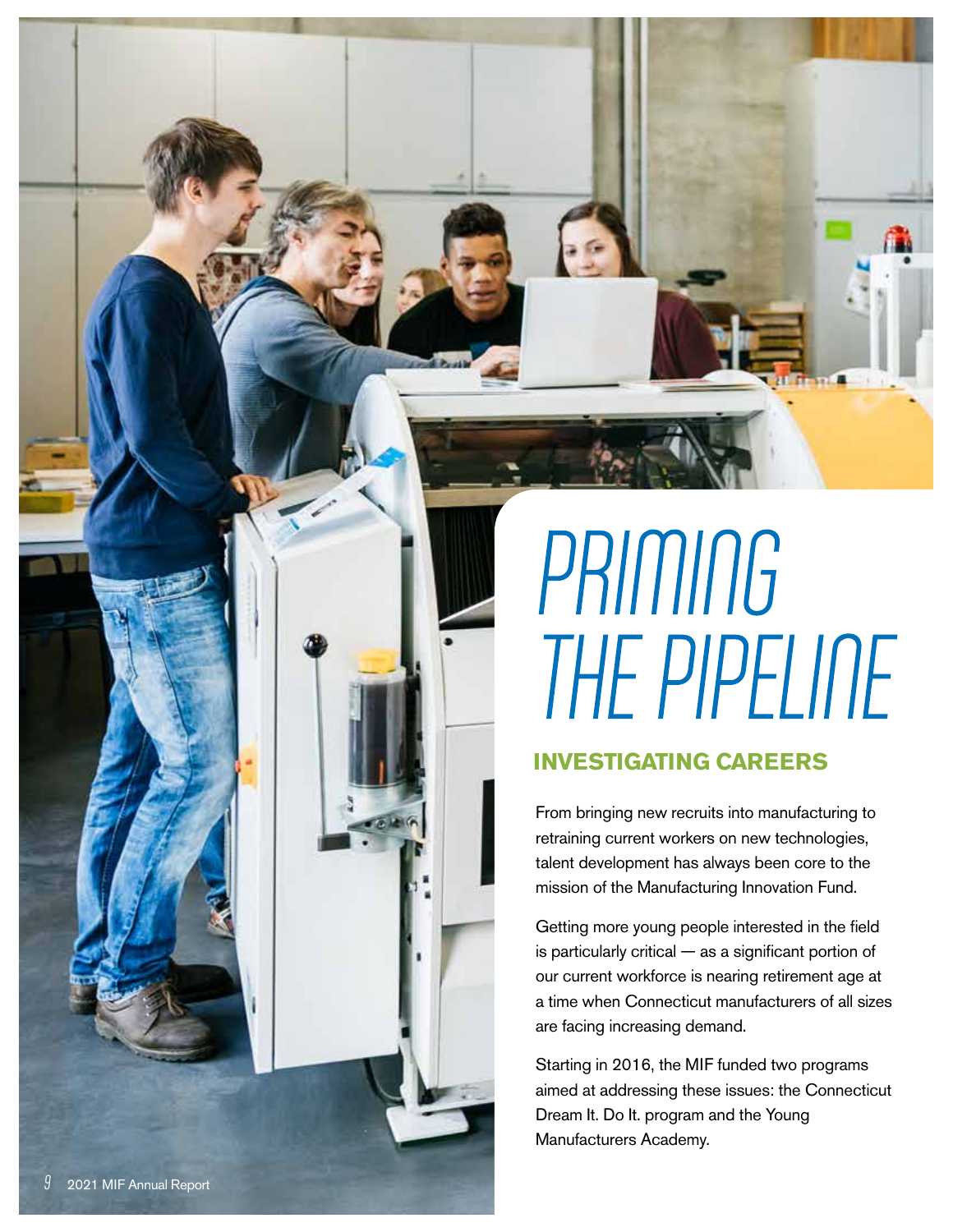#### **Cumulative Impact of These Programs Since 2016**



\$1.1M invested to date in programs that have engaged 10,883 K-12 students, 1,300+ educators, and 510 Connecticut companies AS OF 6/30/21



300+ activities/events raise awareness about careers in advanced manufacturing





professional development programs for educators that help destigmatize careers in the manufacturing field

funding for a program incenting high school students to create videos titled "What's So Cool About Manufacturing"







\$1.5M invested to date in programs that have exposed 6,690 students in grades 5-8 to career opportunities in manufacturing

AS OF 6/30/21



136 tours and workshops offering hands-on learning opportunities about CNC machining, 3D printing, robotics, and more AS OF 6/30/21





student tours of 115 manufacturing sites; programs involving students from 167 towns and cities

AS OF 6/30/21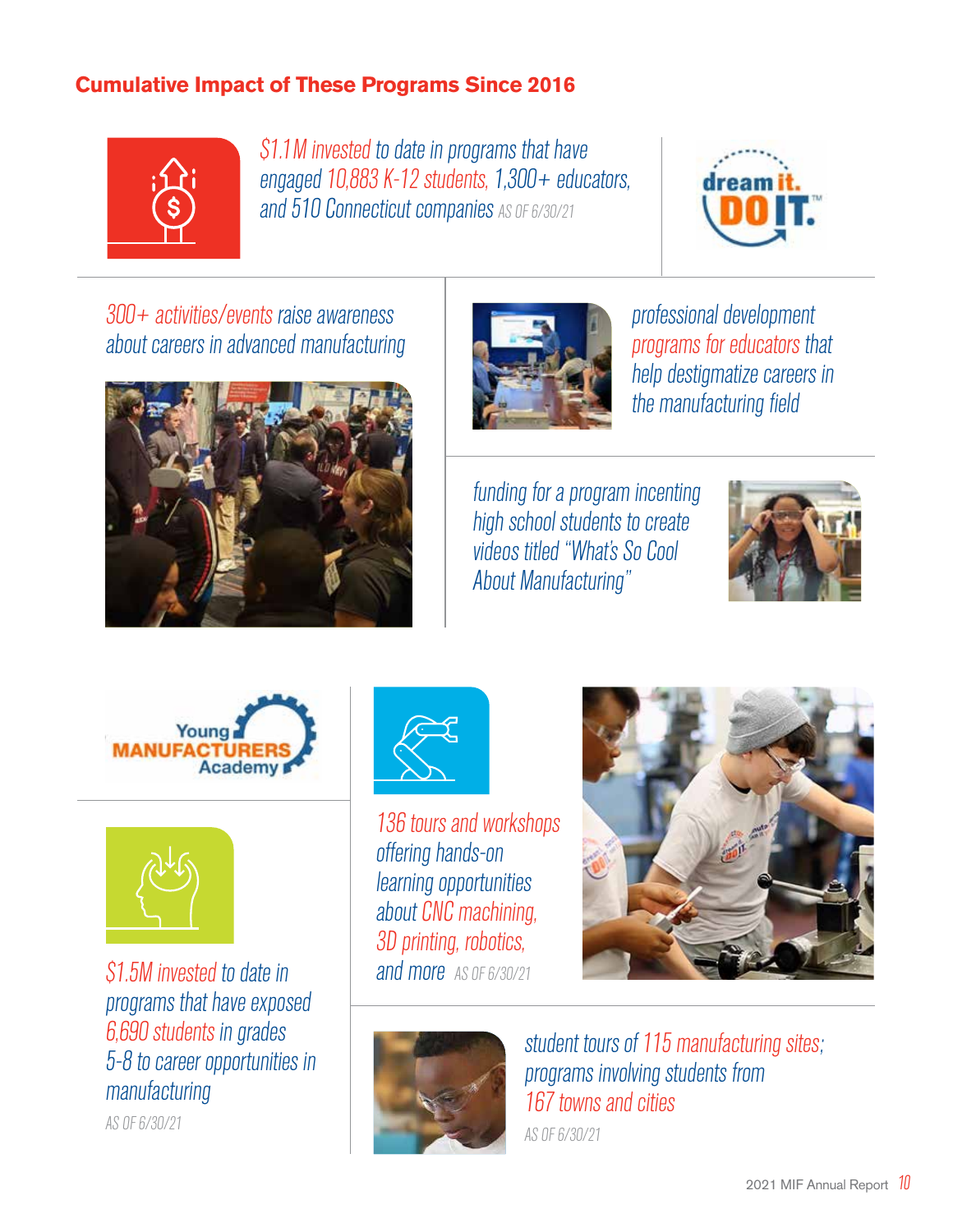## UPSKILLING **EMPLOYEES**

#### **CULTIVATING TALENT**

Connecticut has one of the most productive workforces in the world, and our manufacturers are able to compete in global markets largely due to the skills, knowledge and abilities of their workforces. As our more experienced workers retire it is critical to train new candidates as well as to upskill our incumbent workers to ensure they are prepared to fully utilize all the new technology that is coming to the fore in manufacturing.

The MIF supports a number of key initiatives to cultivate manufacturing talent.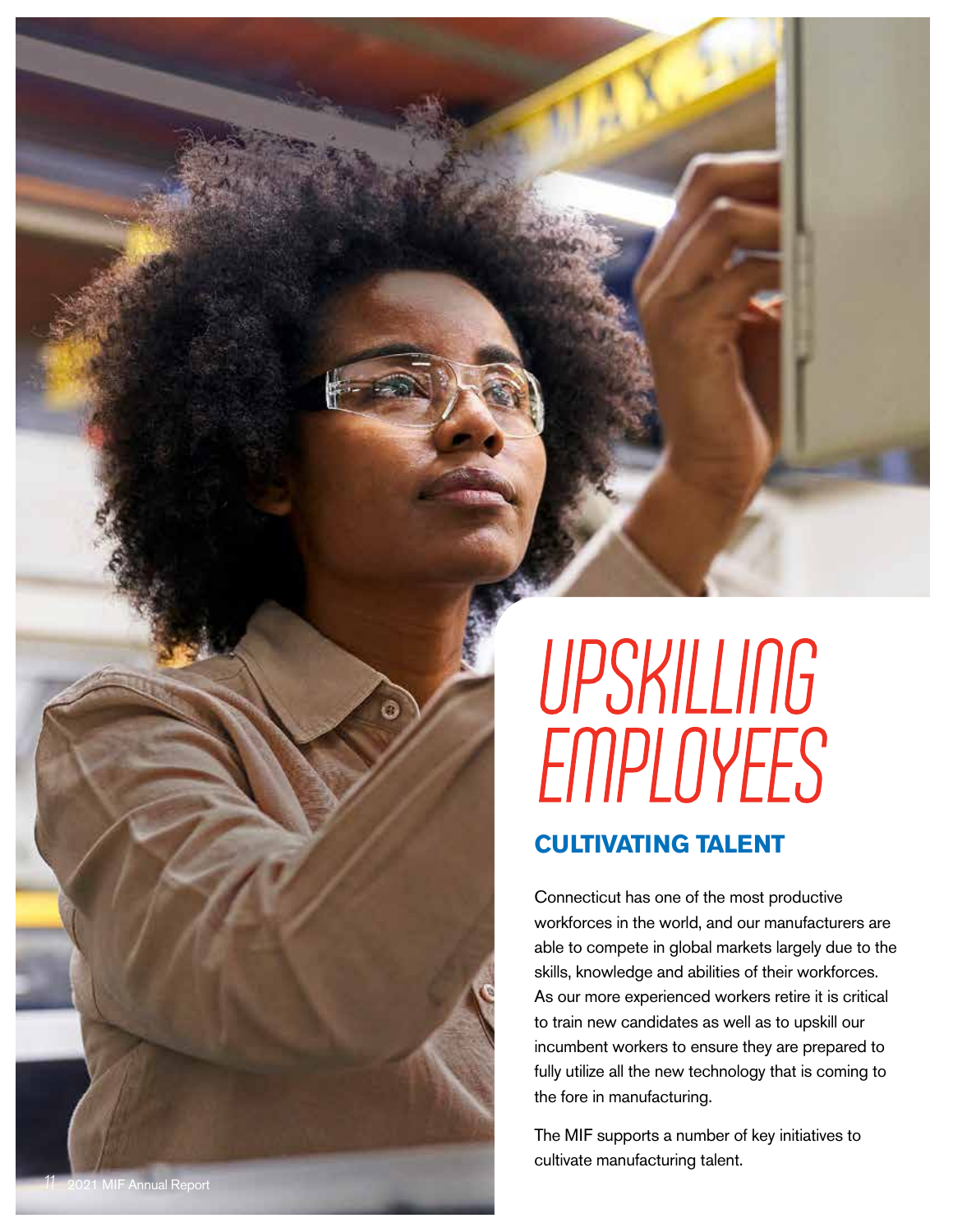#### *College Connections*

To get more students interested in manufacturing earlier, the Connecticut State Colleges & Universities' College Connections program offers high school students an opportunity to earn college credits in manufacturing through the state's community colleges. MIF funds make this opportunity more accessible to more students — by providing half the cost of tuition, books, and transportation.

#### *Apprenticeships and Pre-Apprenticeships*

On-the-job training is essential to enabling earlycareer manufacturers to build their credentials. To help fund that training, the MIF supports the Department of Labor's pre-apprenticeship and apprenticeship programs in manufacturing. Not only has the \$11 million in MIF support helped

pay for third-party training resources for these apprentices, it subsidized their wages while on the job. That's a win-win for the 232 participating employers — as well as the 604 apprentices and 199 pre-apprentices who have gained experience while earning a salary through this program.

#### *Incumbent Worker Training*

As technology evolves, manufacturers need to continually invest in new equipment. But to truly optimize these investments, their employees need to learn how to operate this high-tech equipment and how to integrate it into lean manufacturing processes. As of the end of Fiscal 2021, the MIF had committed over \$15 million in the Incumbent Worker Training Program — which provides the support necessary to help defray the costs of training employees on both new technology and updated processes.



The MIF provided \$26.9M in funding to companies, projects and initiatives for these programs, which sparked another \$29.2M investment by the companies and other third parties for a total investment of over S56M. As OF 6/30/21



Since 2015, 27,836 employees have been trained and/or retrained through these MIF-supported programs.

AS OF 6/30/21



Through these programs, a total of 744 companies have benefited from professional training and development for their employees. AS OF 6/30/21



Since 2015, a total of 18,937 jobs have been created or retained as a result of these programs.

AS OF 6/30/21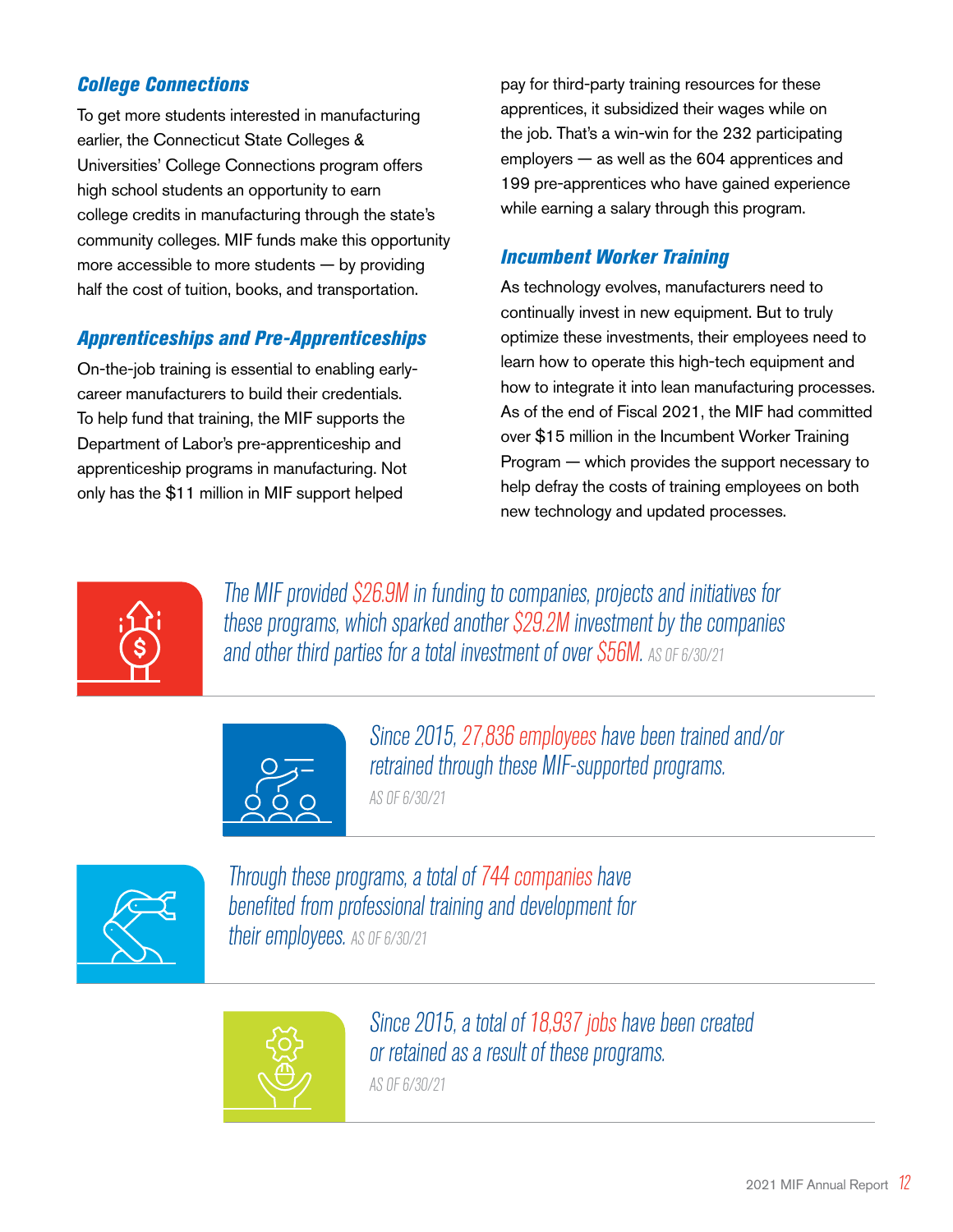#### **MIF Financial Overview**

The charts below track when funds have been authorized — and how they've been invested across our different objectives of accelerating growth, facilitating innovation, cultivating talent, helping students investigate manufacturing careers and marketing.



On the pages that follow, you'll find more detailed financial data about each of the ongoing programs funded by the Manufacturing Innovation Fund.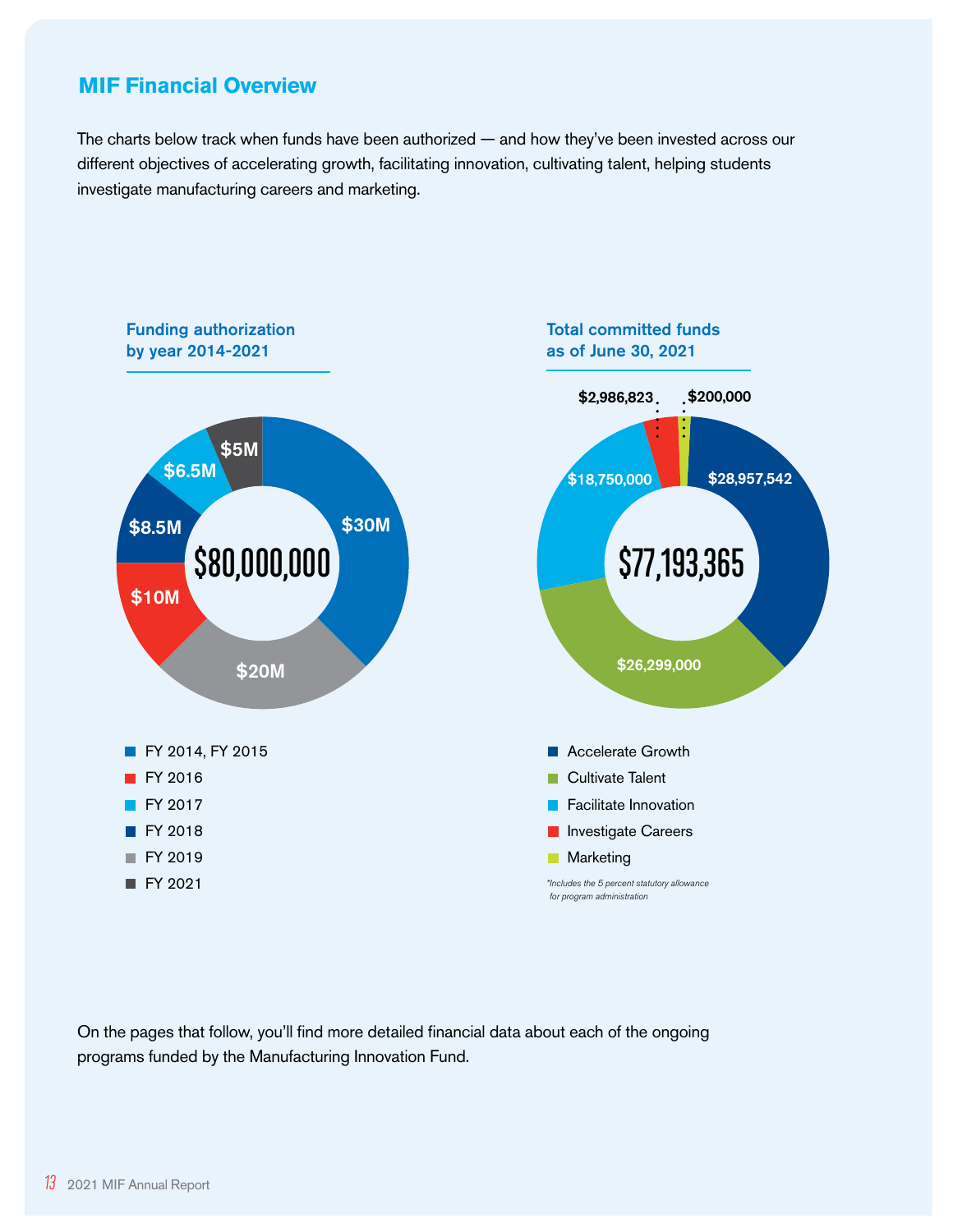#### **MIF Program Financials**

#### **Manufacturing Voucher Program (MVP)**

#### **Administered by CCAT**

The MVP helps manufacturers defray the significant costs of investing in a wide array of state-of-the-art manufacturing advances from specialized equipment and workforce training to research and development and marketing. By taking advantage of this program, manufacturers can optimize efficiencies and maximize profitability.

| <b>FISCAL</b><br><b>YEAR</b> | <b>MIF FUNDING</b> | <b>TOTAL</b><br><b>INVESTMENT*</b> | <b>COMPANIES</b><br><b>ASSISTED</b> | <b>JOBS RETAINED/</b><br><b>CREATED</b> |
|------------------------------|--------------------|------------------------------------|-------------------------------------|-----------------------------------------|
| 2015                         | \$3,376,987        | \$7,000,000                        | 91                                  | N/A                                     |
| 2016                         | \$8,192,411        | \$32,769,644                       | 213                                 | 381                                     |
| 2017                         | \$13,206,474       | \$50,198,820                       | 333                                 | 548                                     |
| 2018                         | \$16,369,636       | \$63,110,525                       | 400                                 | 818                                     |
| 2019                         | \$18,850,078       | \$75,856,168                       | 459                                 | 984                                     |
| 2020                         | \$21,654,700       | \$86,530,121                       | 503                                 | 1,213                                   |
| 2021                         | \$23,773,168       | \$93,569,589                       | 540                                 | 1,329                                   |



For every \$1 in grants through the MVP, recipients invested another \$3 in upgrades to their equipment and processes.

#### *\*Self-reported by company participants.*

#### **Energy on the Line**

#### **Administered by the Connecticut Green Bank**

Through a partnership with the Connecticut Green Bank and their C-PACE financing program, Connecticut businesses can upgrade their facilities to more energy- and cost-efficient operations. Upfront grants of up to \$40,000 permit electric-power-reliant manufacturers to install solar panels or more efficient heating and cooling systems and achieve substantial cost savings on their energy bills.

| <b>FISCAL</b><br><b>YEAR</b> | <b>MIF FUNDING</b> | <b>COMPANIES ASSISTED</b> | <b>JOBS RETAINED/</b><br><b>CREATED</b> |
|------------------------------|--------------------|---------------------------|-----------------------------------------|
| 2015                         | N/A                | N/A                       | N/A                                     |
| 2016                         | \$25,729           | 1                         | з                                       |
| 2017                         | \$68,418           | 4                         | $\overline{\mathcal{A}}$                |
| 2018                         | \$359,115          | 17                        | 54                                      |
| 2019                         | \$399,449          | 18                        | 58                                      |
| 2020                         | \$519,240          | 22                        | 71                                      |
| 2021                         | \$545,543          | 23                        | 74                                      |



For every \$1 in MIF support, another \$17 was invested by the companies and other third parties to implement these improvements.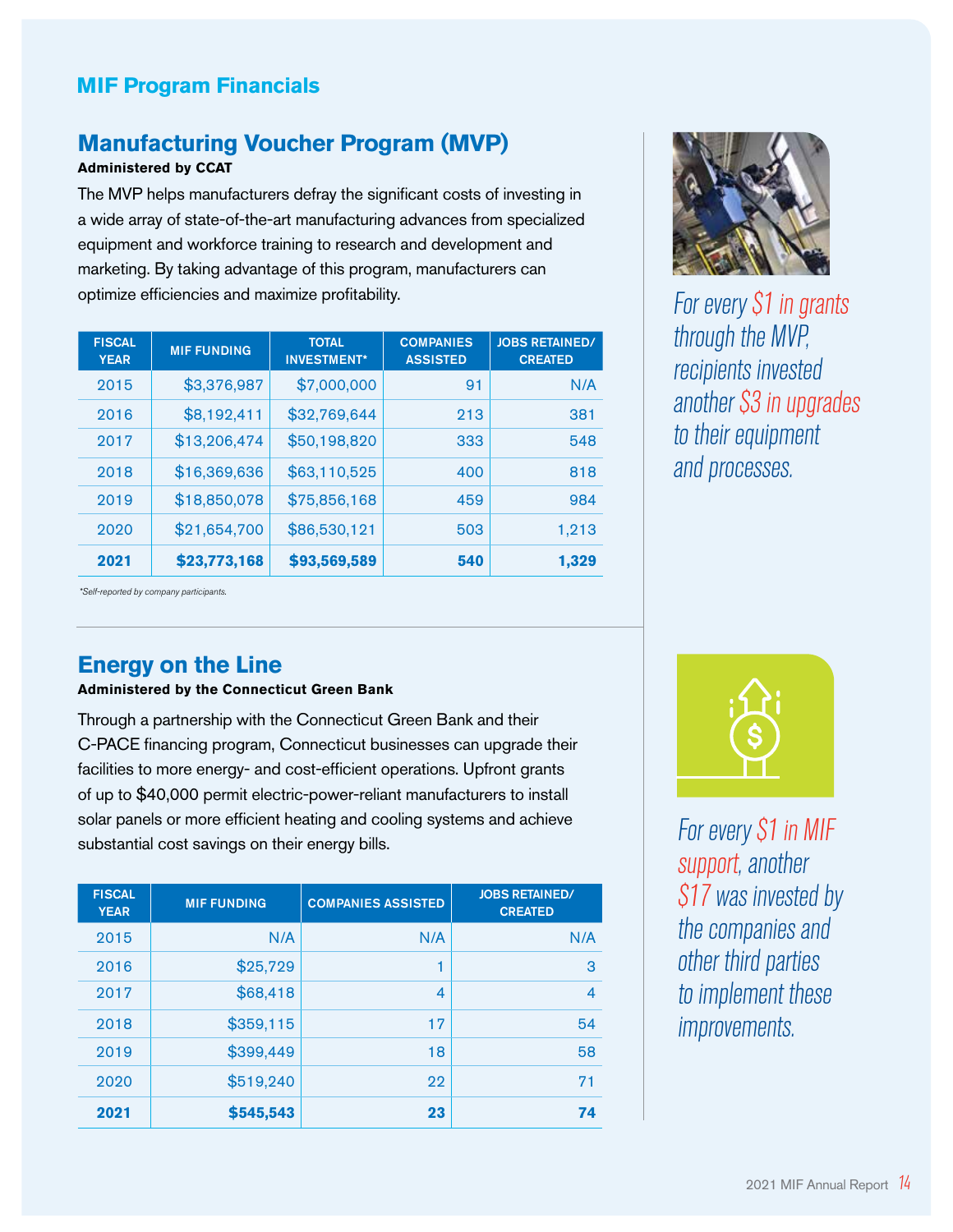#### **MIF Program Financials (cont.)**

#### **Incumbent Worker Training**

#### **Administered by the Department of Labor**

Designed to help defray the costs of training employees on new technology and processes, this program provides companies with matching grants of up to \$50,000. This funding helps pay for training that keeps employees' skills up to date and helps develop the next generation of leadership.

| <b>FISCAL</b><br><b>YEAR</b> | <b>MIF FUNDING</b> | <b>INDIVIDUALS</b><br><b>TRAINED</b> | <b>COMPANIES</b><br><b>ASSISTED</b> | <b>JOBS RETAINED/</b><br><b>CREATED</b> |
|------------------------------|--------------------|--------------------------------------|-------------------------------------|-----------------------------------------|
| 2015                         | \$1,076,807        | N/A                                  | 29                                  | N/A                                     |
| 2016                         | \$3,475,876        | 4,420                                | 108                                 | 2,409                                   |
| 2017                         | \$7,185,112        | 7,072                                | 251                                 | 3,939                                   |
| 2018                         | \$10,025,493       | 14,149                               | 345                                 | 8,536                                   |
| 2019                         | \$13,300,000       | 19,538                               | 446                                 | 12,114                                  |
| 2020                         | \$14,689,597       | 24,526                               | 467                                 | 15,697                                  |
| 2021                         | \$14,725,000       | 27,033                               | 512                                 | 18,134                                  |



81% of participating companies reported an upgrade in their trainees' skills and 63% reported a significant boost in productivity.

#### **Apprenticeship/Pre-Apprenticeship**

#### **Administered by the Department of Labor**

This program helps defray the costs of training new and incumbent workers by subsidizing wages and classroom education for registered apprentices, allowing workers to obtain the necessary credentials after completing their apprenticeships. In addition, it supports pre-apprenticeships for high school and college students who want to pursue manufacturing careers.

| <b>FISCAL</b><br><b>YEAR</b> | <b>TOTAL</b><br><b>INVESTMENT</b> | <b>INDIVIDUALS</b><br><b>PARTICIPATING</b> | <b>COMPANIES</b><br><b>ASSISTED</b> | <b>TRAINING</b><br><b>PROVIDERS</b> |
|------------------------------|-----------------------------------|--------------------------------------------|-------------------------------------|-------------------------------------|
| 2015                         | N/A                               | N/A                                        | N/A                                 | N/A                                 |
| 2016                         | \$10,391,000                      | 108                                        | 48                                  | 10                                  |
| 2017                         | \$13,103,000                      | 242                                        | 87                                  | 11                                  |
| 2018                         | \$19,727,000                      | 447                                        | 153                                 | 11                                  |
| 2019                         | \$22,799,000                      | 650                                        | 198                                 | 11                                  |
| 2020                         | \$25,295,000                      | 803                                        | 232                                 | 11                                  |
| 2021                         | \$25,295,000                      | 803                                        | 232                                 | 11                                  |



To date, the MIF and participating companies have invested more than \$25M in support for the apprenticeship and pre-apprenticeship programs.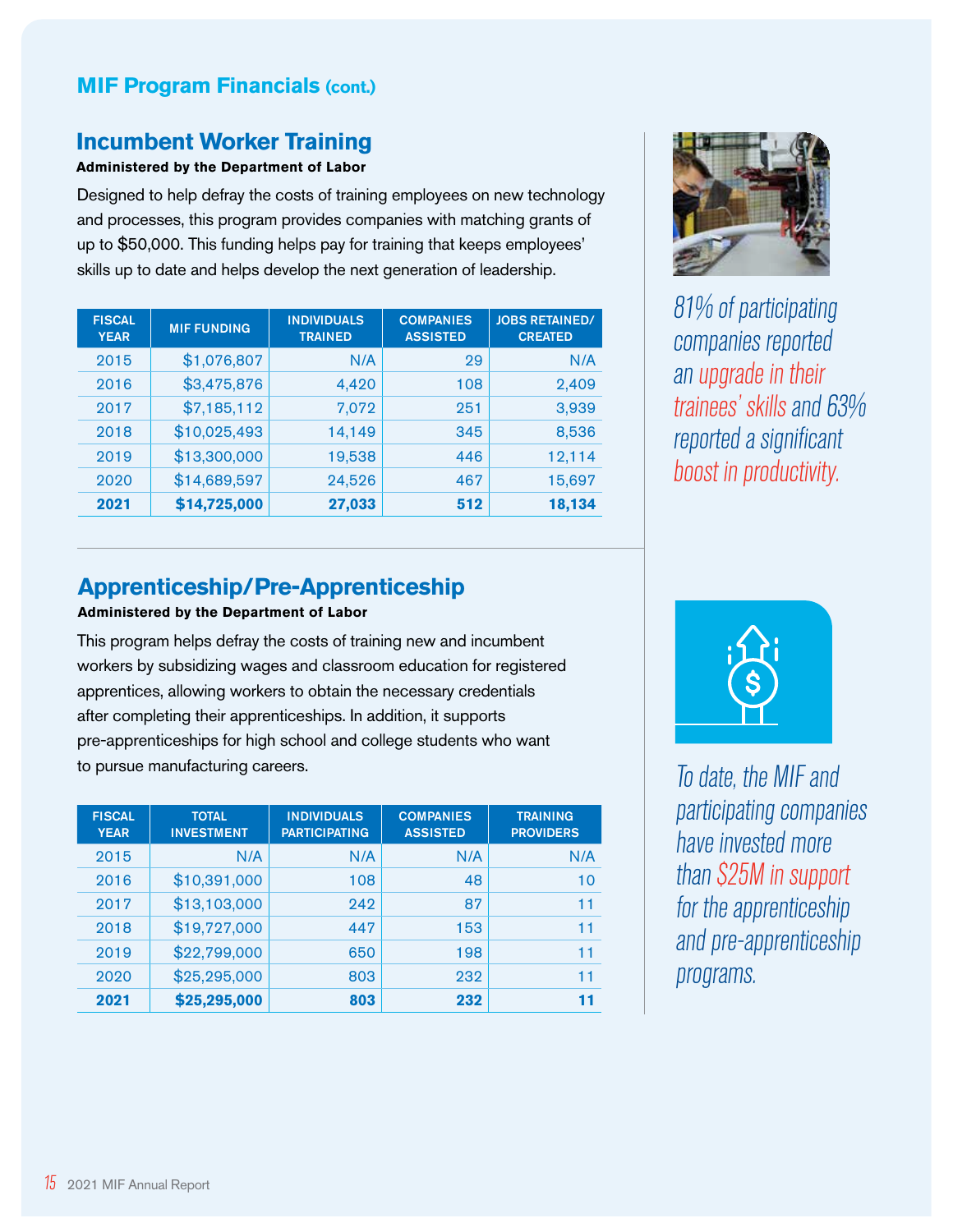#### **MIF Program Financials (cont.)**

#### **College Connections**

#### **Administered by CSCU**

MIF funding helps pay for tuition, books, and transportation for high school students taking manufacturing courses through the state's community colleges.

| <b>STUDENTS</b> | 2017 | 2018 | 2019 | 2020 | 2021 |
|-----------------|------|------|------|------|------|
|                 | 95   | 245  |      | 316  | 703  |

#### **Connecticut. Dream It. Do It.**

#### **Administered by CCAT**

Through this program, almost 11,000 K-12 students have learned about diverse career opportunities in advanced manufacturing. DIDI funding also makes possible initiatives such as "Manufacturing Mania" and "Making It Real: Girls and Manufacturing."

| <b>FISCAL</b><br><b>YEAR</b> | <b>MIF FUNDING</b> | <b>STUDENTS</b><br><b>PARTICIPATING</b> | <b>COMPANIES</b><br><b>ASSISTED</b> | <b>EDUCATORS</b><br><b>PARTICIPATING</b> |
|------------------------------|--------------------|-----------------------------------------|-------------------------------------|------------------------------------------|
| 2015                         | N/A                | N/A                                     | N/A                                 | N/A                                      |
| 2016                         | \$266,929          | 1,304                                   | 32                                  | 209                                      |
| 2017                         | \$516,523          | 3,036                                   | 110                                 | ~100                                     |
| 2018                         | \$766,523          | 5,824                                   | 183                                 | ~800                                     |
| 2019                         | \$1,129,145        | 8,283                                   | 331                                 | ~1,000                                   |
| 2020                         | \$1,129,145        | 10,883                                  | 510                                 | ~1,300                                   |
| 2021                         | \$1,129,145        | 10,883                                  | 510                                 | ~1,300                                   |

#### **Young Manufacturers Academy**

#### **Administered by CCAT**

Focusing on grades 5-8, this program opens the minds of middle-grade students across Connecticut to the world of possibilities in manufacturing from CNC machining to engineering to factory design. Students tour local manufacturers and learn other critical skills like communication, resume preparation, and interviewing techniques.

| <b>FISCAL</b><br><b>YEAR</b> | <b>TOTAL</b><br><b>FUNDING</b> | <b>STUDENTS</b><br><b>PARTICIPATING</b> | <b>COMPANIES</b><br><b>VISITED</b> | <b>CITIES/TOWNS</b><br><b>REPRESENTED</b> |
|------------------------------|--------------------------------|-----------------------------------------|------------------------------------|-------------------------------------------|
| 2015                         | N/A                            | N/A                                     | N/A                                | N/A                                       |
| 2016                         | \$423,000                      | 10                                      | 142                                | 29                                        |
| 2017                         | \$673,000                      | 546                                     | 23                                 | 54                                        |
| 2018                         | \$965,678                      | 2,224                                   | 68                                 | 92                                        |
| 2019                         | \$1,257,678                    | 4,125                                   | 88                                 | 129                                       |
| 2020                         | \$1,457,678                    | 6,690                                   | 115                                | 167                                       |
| 2021                         | \$1,457,678                    | 6,690                                   | 115                                | 167                                       |



Since 2016, the DIDI program has touched the lives of almost 11,000 Connecticut students and nearly 1,300 educators.



Nearly 6,700 middle-grade students participated in activities sponsored by the Young Manufacturers Academy.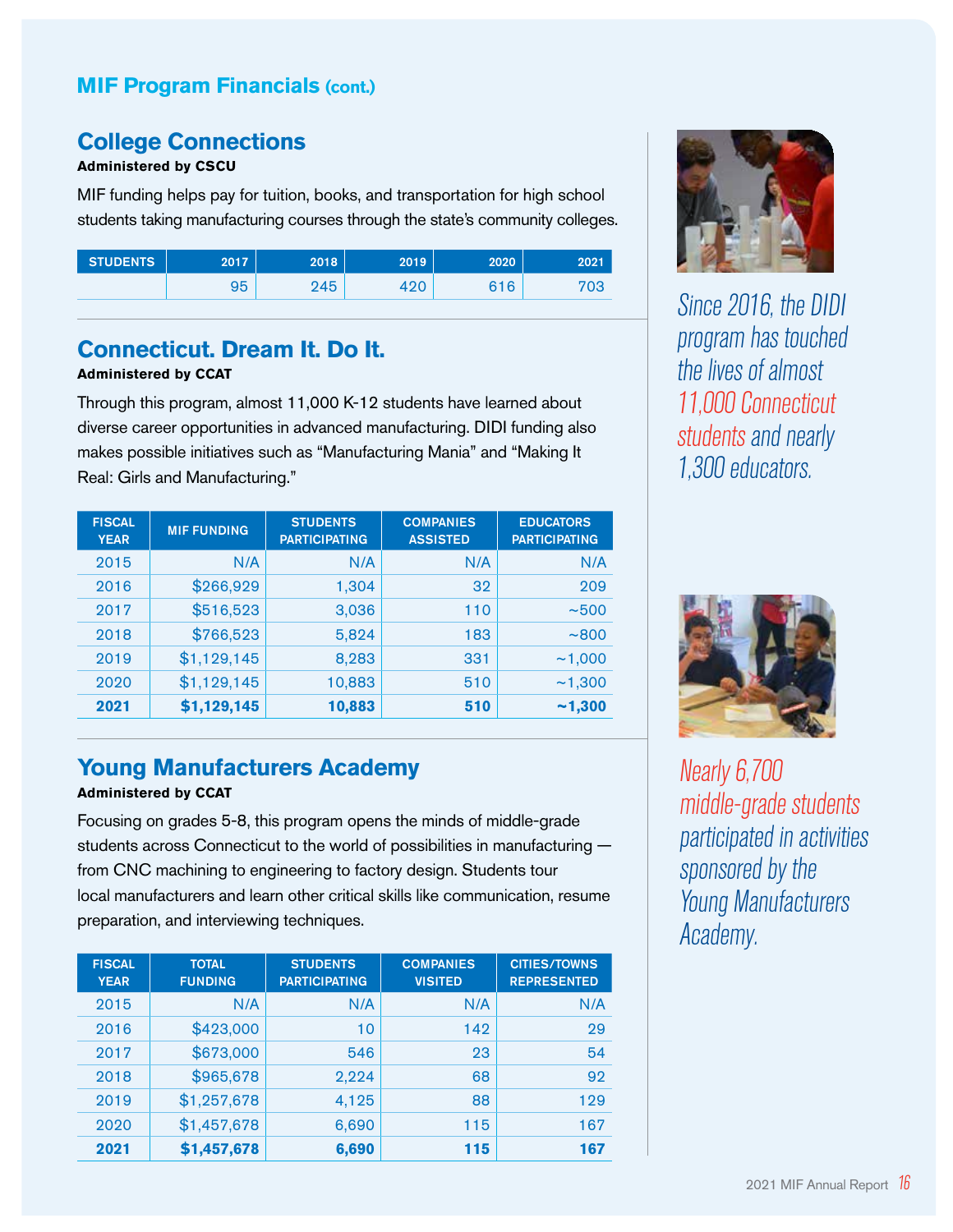#### Total Investments in Distressed Communities | Fiscal Year 2021 — \$1.2 Million

Across every county in the state, the MIF builds on Connecticut's traditional hubs of manufacturing advancement.

The MIF has given special consideration to proposals from:

- distressed municipalities
- targeted investment communities
- public investment communities
- enterprise zones
- manufacturing innovation districts

These funds have been critical to spurring municipal revitalization, job growth, and employment opportunities.

| <b>DISTRESSED</b><br><b>LIST</b> | FY 2018<br><b>FUNDING</b> | FY 2019<br><b>FUNDING</b> | <b>FY 2020</b><br><b>FUNDING</b> | FY 2021<br><b>FUNDING</b> | 4-YEAR<br><b>TOTALS</b> |
|----------------------------------|---------------------------|---------------------------|----------------------------------|---------------------------|-------------------------|
| Ansonia                          | \$0                       | \$38,260                  | \$0                              | \$0                       | \$38,260                |
| <b>Bridgeport</b>                | \$95,473                  | \$0                       | \$14,397                         | \$119,215                 | \$229,085               |
| <b>Bristol</b>                   | \$166,124                 | \$440,894                 | \$121,435                        | \$175,432                 | \$903,885               |
| <b>Dayville</b>                  | \$0                       | \$0                       | \$0                              | \$6,337                   | \$6,337                 |
| <b>Derby</b>                     | \$0                       | \$0                       | \$0                              | \$19,700                  | \$19,700                |
| <b>East Hartford</b>             | \$433,055                 | \$0                       | \$97,616                         | \$82,954                  | \$613,625               |
| <b>Enfield</b>                   | \$39,419                  | \$58,000                  | \$14,366                         | \$42,698                  | \$154,483               |
| Groton                           | \$101,255                 | \$6,934                   | \$56,500                         | \$6,000                   | \$170,689               |
| Hamden                           | \$25,000                  | \$30,000                  | \$83,263                         | \$47,500                  | \$185,763               |
| <b>Hartford</b>                  | \$50,934                  | \$28,029                  | \$64,554                         | \$0                       | \$143,517               |
| Killingly                        | \$50,000                  | \$0                       | \$84,497                         | \$0                       | \$134,497               |
| <b>Meriden</b>                   | \$0                       | \$81,000                  | \$212,430                        | \$0                       | \$293,430               |
| Middletown                       | \$18,702                  | \$36,100                  | \$28,000                         | \$7,313                   | \$90,115                |
| Naugatuck                        | \$42,400                  | \$86,000                  | \$76,333                         | \$43,493                  | \$248,226               |
| <b>New Britain</b>               | \$463,723                 | \$341,169                 | \$177,411                        | \$172,974                 | \$1,155,277             |
| <b>New Haven</b>                 | \$200,623                 | \$0                       | \$70,000                         | \$9,303                   | \$279,926               |
| <b>New London</b>                | \$27,135                  | \$0                       | \$0                              | \$0                       | \$27,135                |
| <b>Norwalk</b>                   | \$20,000                  | \$0                       | \$33,979                         | \$0                       | \$53,979                |
| Norwich                          | \$50,000                  | \$6,630                   | \$45,000                         | \$0                       | \$101,630               |
| Plainfield                       | \$41,563                  | \$65,539                  | \$48,000                         | \$15,103                  | \$170,205               |
| Plymouth                         | \$0                       | \$112,080                 | \$0                              | \$49,000                  | \$161,080               |
| Putnam                           | \$193,025                 | \$53,476                  | \$160,279                        | \$17,521                  | \$424,301               |
| Seymour                          | \$180,000                 | \$212,000                 | \$83,003                         | \$14,339                  | \$489,342               |
| Southington                      | \$135,056                 | \$157,581                 | \$171,088                        | \$0                       | \$463,725               |
| <b>Stafford Springs</b>          | \$0                       | \$0                       | \$0                              | \$3,675                   | \$3,675                 |
| <b>Stamford</b>                  | \$176,389                 | \$102,000                 | $-$12,419$                       | \$53,347                  | \$319,317               |
| <b>Sterling</b>                  | \$50,000                  | \$0                       | \$0                              | \$0                       | \$50,000                |
| Thompson                         | \$80,700                  | \$0                       | \$0                              | \$0                       | \$80,700                |
| <b>Torrington</b>                | \$77,858                  | \$189,001                 | \$143,880                        | \$94,562                  | \$505,301               |
| Waterbury                        | \$335,957                 | \$809,702                 | \$149,802                        | \$98,000                  | \$1,393,461             |
| <b>West Haven</b>                | \$0                       | \$0                       | \$150,000                        | \$0                       | \$150,000               |
| Winchester                       | \$0                       | \$0                       | \$0                              | \$38,692                  | \$38,692                |
| Windham                          | \$0                       | \$28,000                  | \$0                              | \$0                       | \$28,000                |
| <b>Wolcott</b>                   | \$0                       | \$183,937                 | $-$ \$82,273                     | \$49,000                  | \$150,664               |
| <b>Totals</b>                    | \$3,054,391               | \$3,066,332               | \$1,991,141                      | \$1,166,158               | \$9,278,022             |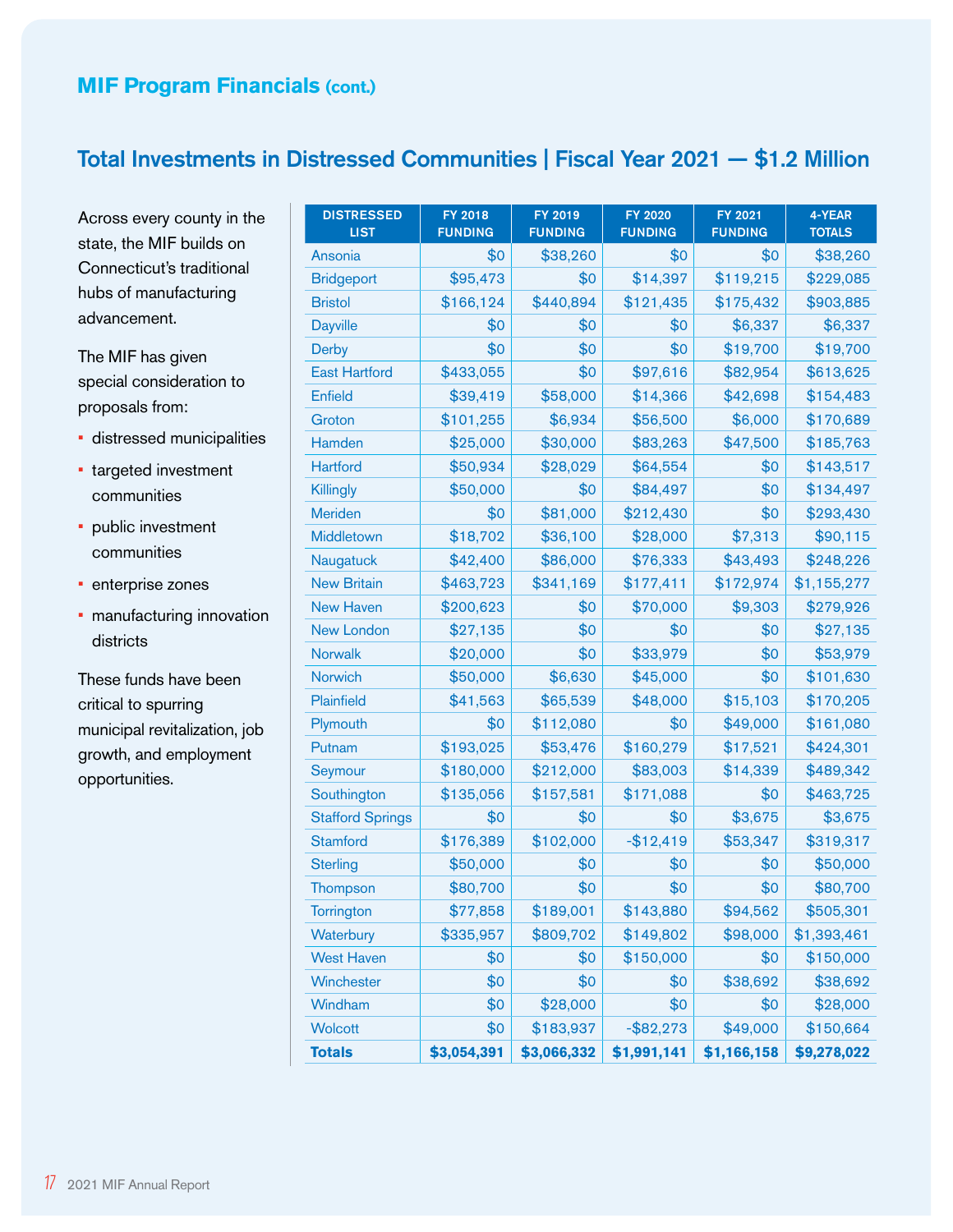#### **Newly Funded Initiatives for 2022 and Beyond**

The biennial budget for Fiscal 2022 and 2023 includes \$20 million for the MIF to fund vital legacy programs as well as to support new initiatives. Subsequent to the end of Fiscal 2021, the MIF Advisory Board voted to approve the release of \$3.7 million in funding to support a series of future technology and workforce initiatives designed to strengthen the long-term competitiveness of the state's manufacturing sector. These programs include:



#### *Support of Engineering Internships for Connecticut Resident College Students*

Provide grants to help get more of Connecticut's engineering students and manufacturing employers active in internship programs to help retain more engineering students in-state after graduation.

#### *Matching Grants for Digital Readiness and Cybersecurity Assessments*

Help Connecticut manufacturers start, scale and sustain their digital transformation by identifying specific areas for adoption that maximize return on investment and minimize risk.

#### *Retain an Organization to Facilitate Matches Between CT Innovators and CT Manufacturers*

Match Connecticut innovators with Connecticut manufacturers to support our innovation sector and help ensure that what is invented here is manufactured here.

#### *Advertising Campaign Highlighting Career Opportunities in Manufacturing*

Increase participation in the numerous manufacturing training programs around the state and inform students, educators, administrators and parents that manufacturing provides great career opportunities and that a student beginning their career in manufacturing does not mean that they are ending their educational career.

#### *Comprehensive Manufacturing Website*

Match Connecticut manufacturers with the myriad of solution providers in areas including hiring, training, access to capital, sales growth and regulation.

#### *Regional Career Fairs*

Work with the manufacturing Regional Sector Partnerships to facilitate regional career fairs around the state to increase awareness of the exciting career opportunities provided by Connecticut manufacturers.

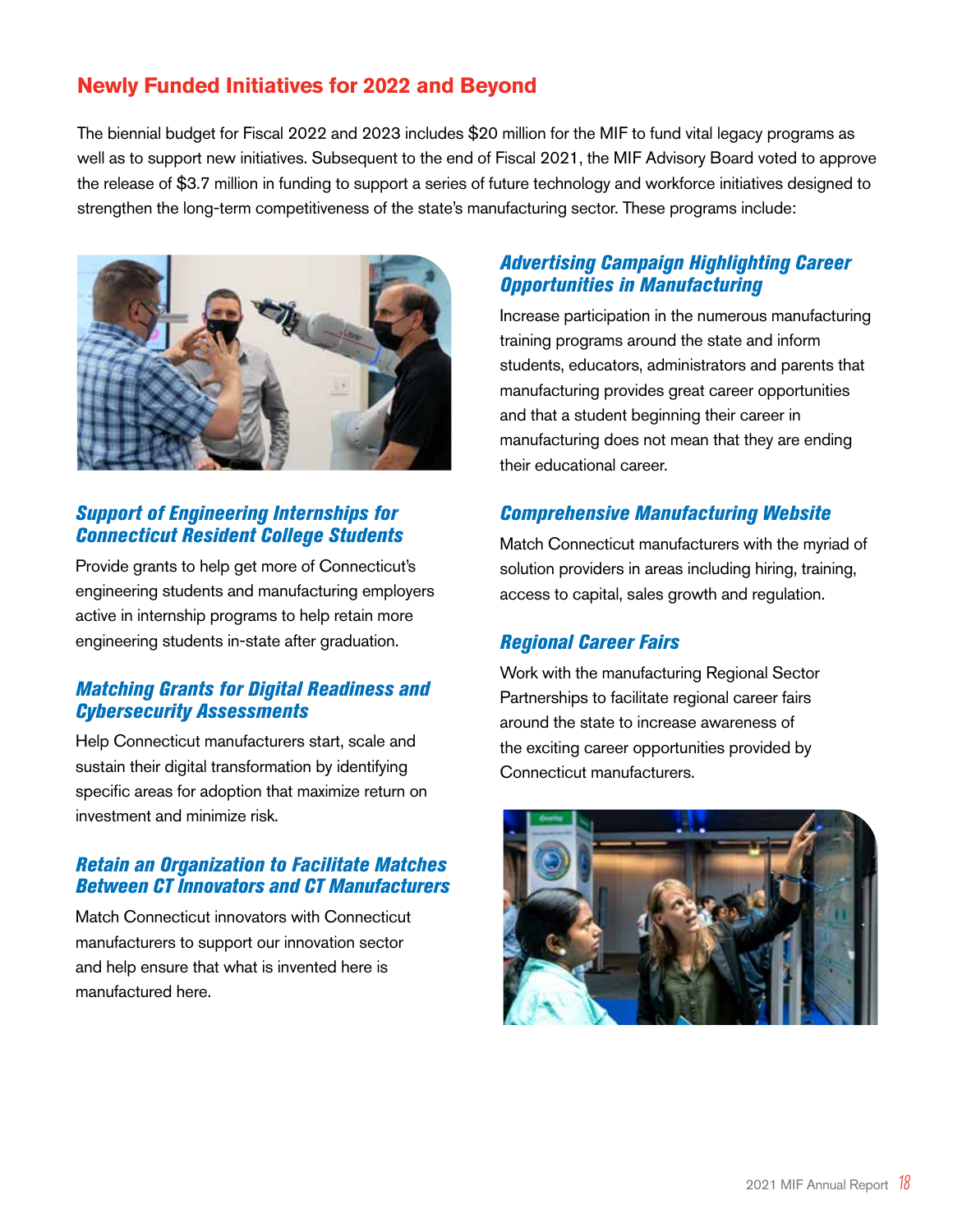#### **2021 Board of Directors**

This report is submitted on behalf of the Manufacturing Innovation Fund Board of Directors, whose members are listed below.



#### **COLIN COOPER**

*Chairman Manufacturing Innovation Fund Advisory Board*

*Chief Manufacturing Officer Department of Economic and Community Development (DECD)*



**DONALD BALDUCCI** *President Balducci Associates, LLC*



**BEVERLEE DACEY** *President Amodex Products, Inc.*



**CHRIS DIPENTIMA** *President and CEO Connecticut Business & Industry Association*



**SHANE EDDY** *SVP and Chief Operations Officer Pratt & Whitney*



**EMIR REDZIC** *Chief Operating Officer Budney Aerospace, Inc.*



**MICHAEL ROCHELEAU**

*Executive Vice President PTA Plastics*

*Board Member Employers Association of the Northeast Secretary and Board Member*



**KELLI-MARIE VALLIERES, PHD** *Chief Workforce Officer Office of Workforce Strategy at the Office of the Governor Vice Chair*

*Governor's Workforce Council* 

*Former President & CEO Sound Manufacturing Inc.*



**JOHN ZOLDY**

*ManufactureCT*

*Sales Manager Platt Brothers & Company*

*Past President Small Manufacturers Association (SMA)*



**Manufacturing<br>Innovation Fund Innovation Fund<br>Advancing Manufacturing Faster** 

Connecticut Department of Economic and Community Development | **CTMIF.com**